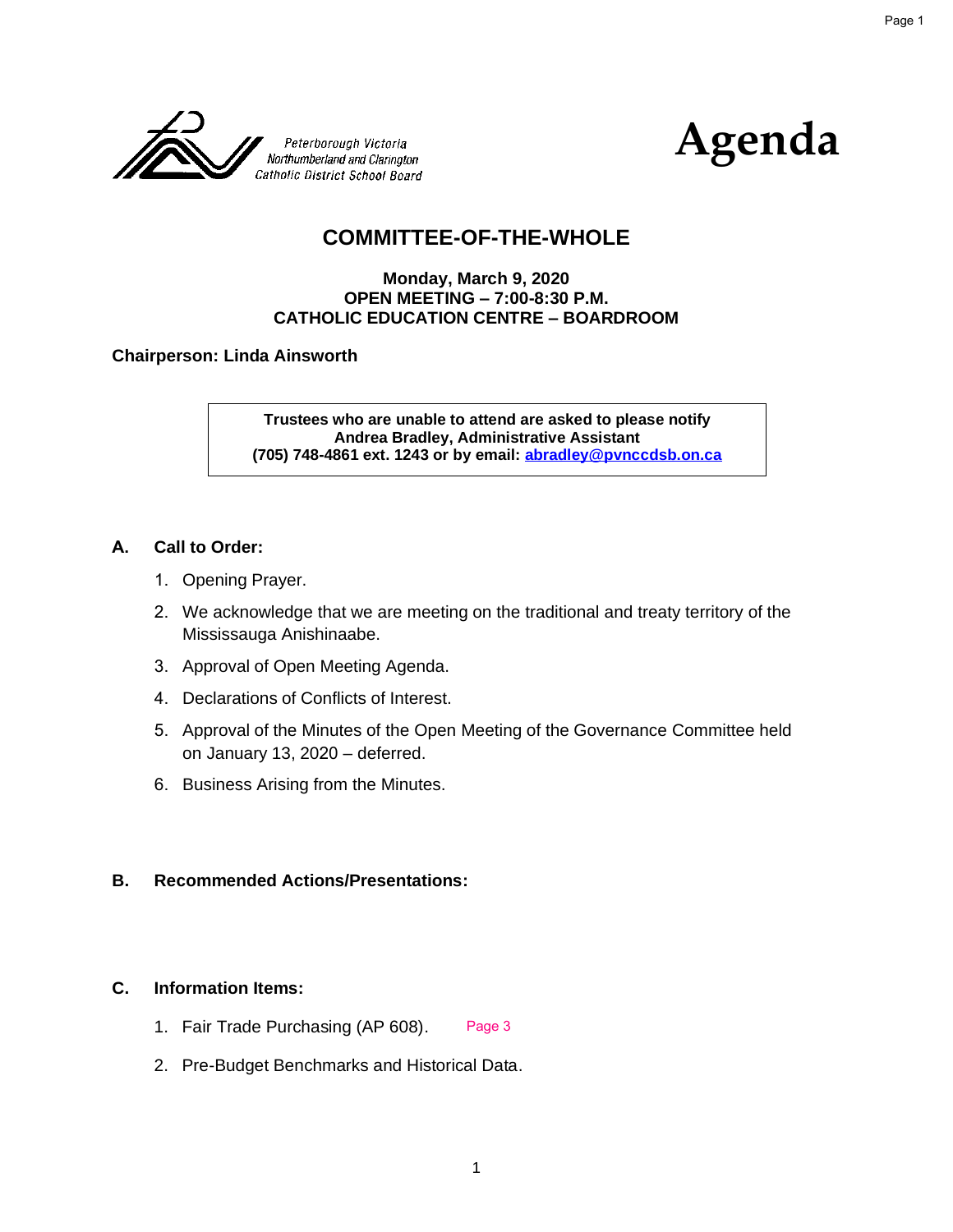# **D. Old Business:**

## **E. New Business:**

# **F. Next Meeting:**

1. Tuesday, April 14, 2020 – 6:30 p.m.

# **G. Conclusion:**

- 1. Closing Prayer.
- 2. Adjournment.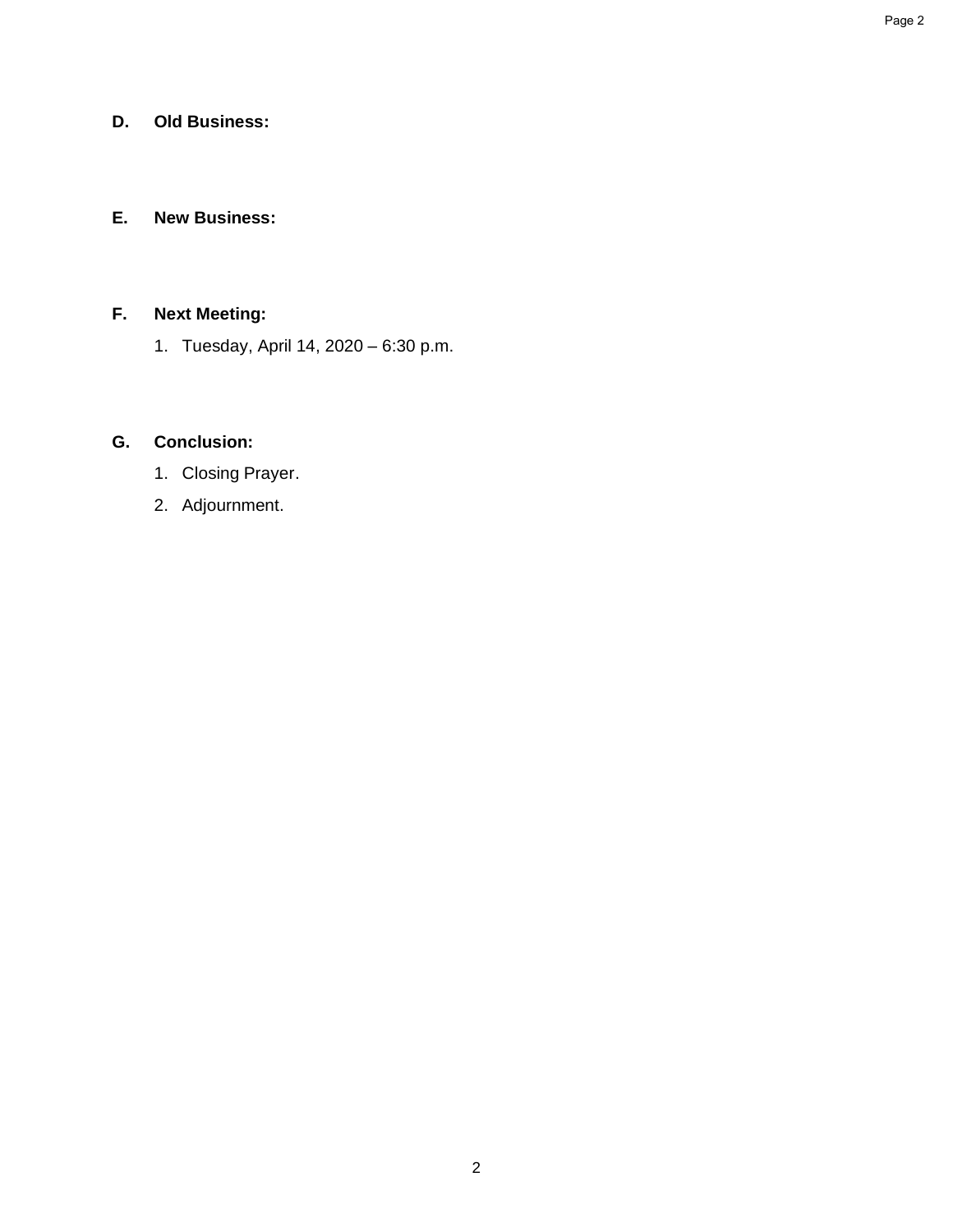

Peterborough Victoria Northumberland and Clarington Catholic District School Board

| <b>BOARD POLICY</b>                                  |                             |  |
|------------------------------------------------------|-----------------------------|--|
| <b>Policy Section</b><br><b>FINANCE</b>              | <b>Policy Number</b><br>202 |  |
| Administrative Procedure Number<br><b>AP-FIN-202</b> | $1Page$ 1 of 5              |  |

# **POLICY TITLE**

Fair Trade Purchasing for Student Clothing

## **1.0 PURPOSE**

The Peterborough Victoria Northumberland and Clarington Catholic District School Board is committed to reflecting Christ's values and abiding by the Social Teaching of the Church by ensuring that clothing manufactured for students is made under humane working conditions in compliance with accepted international standards and local laws, and to improving the working conditions and labour practices in the clothing industry worldwide.

## **2.0 POLICY**

It is the policy of the Board to contract for the purchase of student clothing only if the manufacturer guarantees the clothing is made in compliance with acceptable international standards based on the principles of the Universal Declaration of Human Rights adopted by the General Assembly of the United Nations.

## **3.0 GUIDELINES**

- 3.1 While factories throughout the world operate in different legal and cultural environments, the Board shall seek proof from suppliers providing student clothing that the goods are manufactured under safe, just, and healthy working conditions.
- 3.2 The Board shall take responsible measures to ensure that suppliers, including but not limited to subcontractors, servants, agents, and employees of suppliers, who provide student clothing do not contract or deal with 'sweatshops' but rather that student clothing is manufactured under safe, just, and healthy working conditions.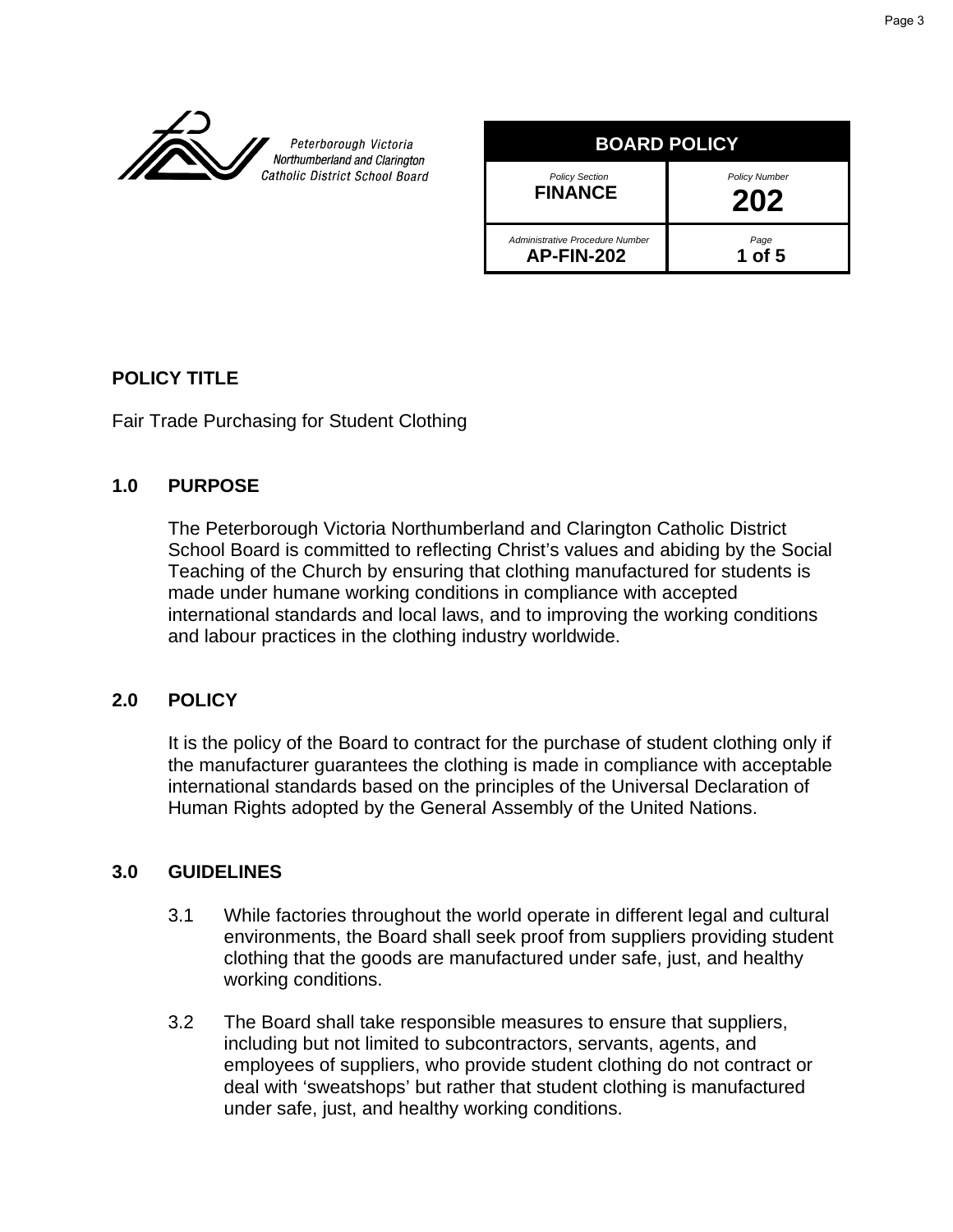- 3.3 The Board shall ensure that schools within the jurisdiction of the Board shall only purchase or grant licences to those suppliers who agree to adhere to the Board's Policy.
- 3.4 Companies/suppliers shall be required to include in their tender agreement for purchase of student clothing a declaration of compliance to this Policy. Form PUR4, Fair Trade Purchasing for Student Clothing.
- 3.5 Should the Board require a review of detailed information concerning a prospective supplier, the Manager of Purchasing, Planning and Facilities Administration shall ensure compliance with Board Policy.
- 3.6 Prior to entering into a contract with the Board, suppliers shall be required to provide the names, addresses, telephone numbers, and other contact information of all workplaces where the clothing is being manufactured. This information will be considered public information. When companies make this information publically available, human rights organizations can investigate conditions and report violations when they occur.
- 3.7 It is the supplier's responsibility to prove that the worker rights outlined in this Policy are being respected. Suppliers shall be required to provide annual, public reports on their progress in achieving compliance with the Policy. Reports shall include: information on the supplier's monitoring and verification program; the name of the third-party auditing organization if they are using one; the findings of monitoring and third-party audits; and a summary of corrective action taken.
- 3.8 Clothing suppliers shall be required to allow factory monitoring by reputable third-party and independent monitors such as the International Labour Organization. The findings of third-party audits are to be made available to the Board, the people making the complaint, and the public.

## **4.0 TERMS AND DEFINITIONS**

*(Based on the United Nations Universal Declaration of Human Rights)*

4.1 SWEATSHOP

A "sweatshop" is a factory where workers do piecework in a poor working environment for very low wages and are prevented from forming unions.

4.2 SUPPLIER

The term "supplier" shall include all persons or entities that manufacture apparel sold or distributed by or on behalf of the Board/schools.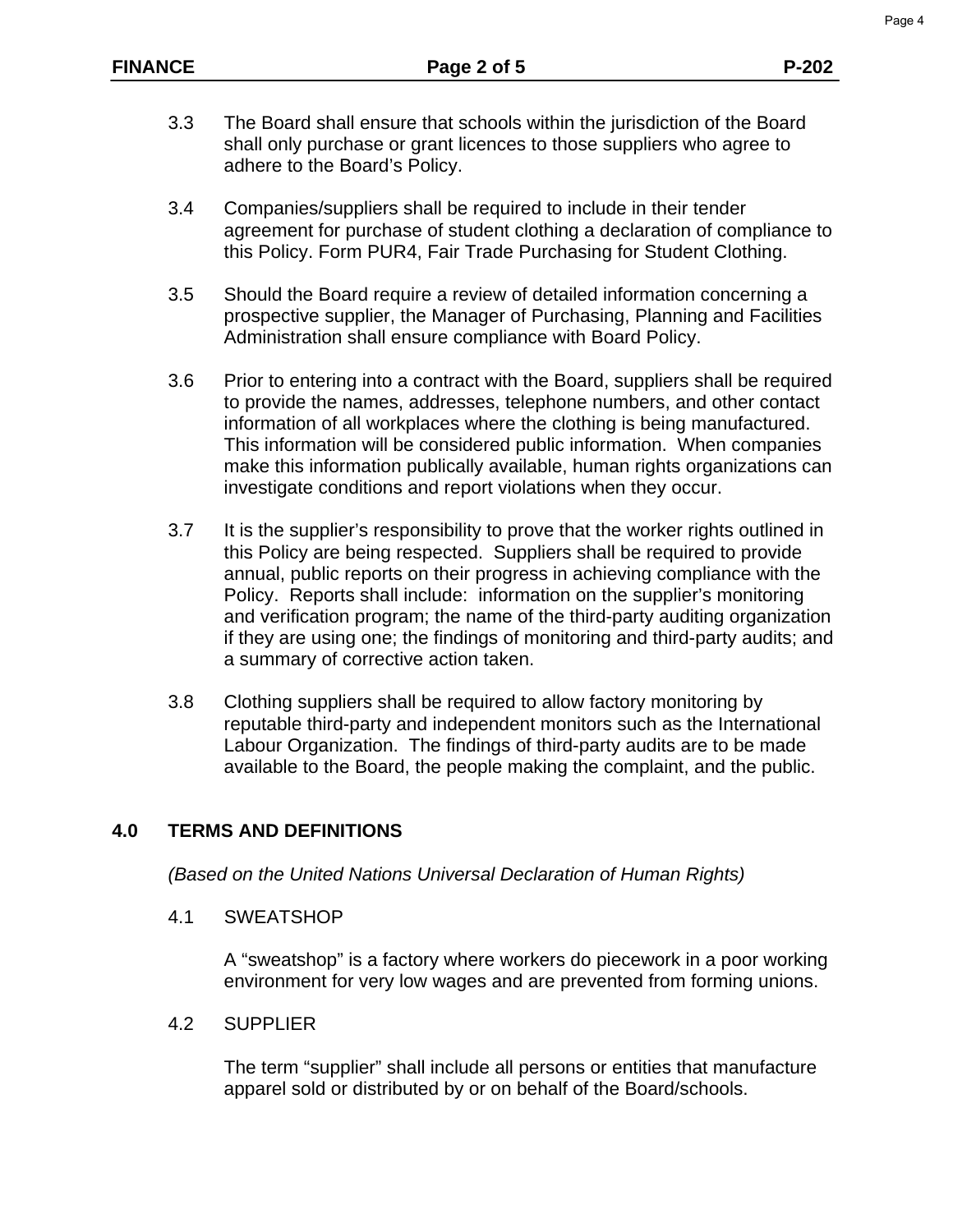## 4.3 LICENSEE

The term "licensee" shall include all persons or entities that have entered into an agreement with the Board/schools to manufacture items bearing the name, trademarks, and/or images of the Board/schools.

## 4.4 MANUFACTURING PROCESS

The term "manufacturing process" shall include the assembly, packaging, and decoration of apparel.

## 4.5 DISCRIMINATION

Factories shall employ workers on the basis of their ability to do the job, not on the basis of their personal characteristics or beliefs.

- The factory employs workers without regard to race, colour, gender, nationality, religion, age, maternity, or marital status.
- The factory pays workers' wages and provides benefits without regard to race, colour, gender, nationality, religion, age, maternity, or marital status.

## 4.6 CHILD LABOUR

Factories shall employ only workers who meet the applicable minimum legal age requirement or are at least 14 years of age, whichever is greater. Factories must also comply with all other applicable child laws related to hiring, wages, hours worked, overtime, and working conditions.

# 4.7 WAGES AND HOURS

Factories shall set working hours, wages, and overtime pay in compliance with all applicable laws. Workers shall be paid at least the minimum legal wage or a wage that meets local industry standards, whichever is greater. While it is understood that overtime is often required in garment production, factories shall carry out operations in ways that limit overtime to a level that ensures humane and productive working conditions.

## 4.8 WORKING CONDITIONS

Factories must treat all workers with respect and dignity and provide them with a safe and healthy environment. Factories shall comply with all applicable laws and regulations regarding working conditions. Factories shall not use corporal punishment, threats of violence, sexual harassment, verbal abuse, or any other form of physical or psychological coercion. Factories must be sufficiently lit and ventilated, aisles accessible,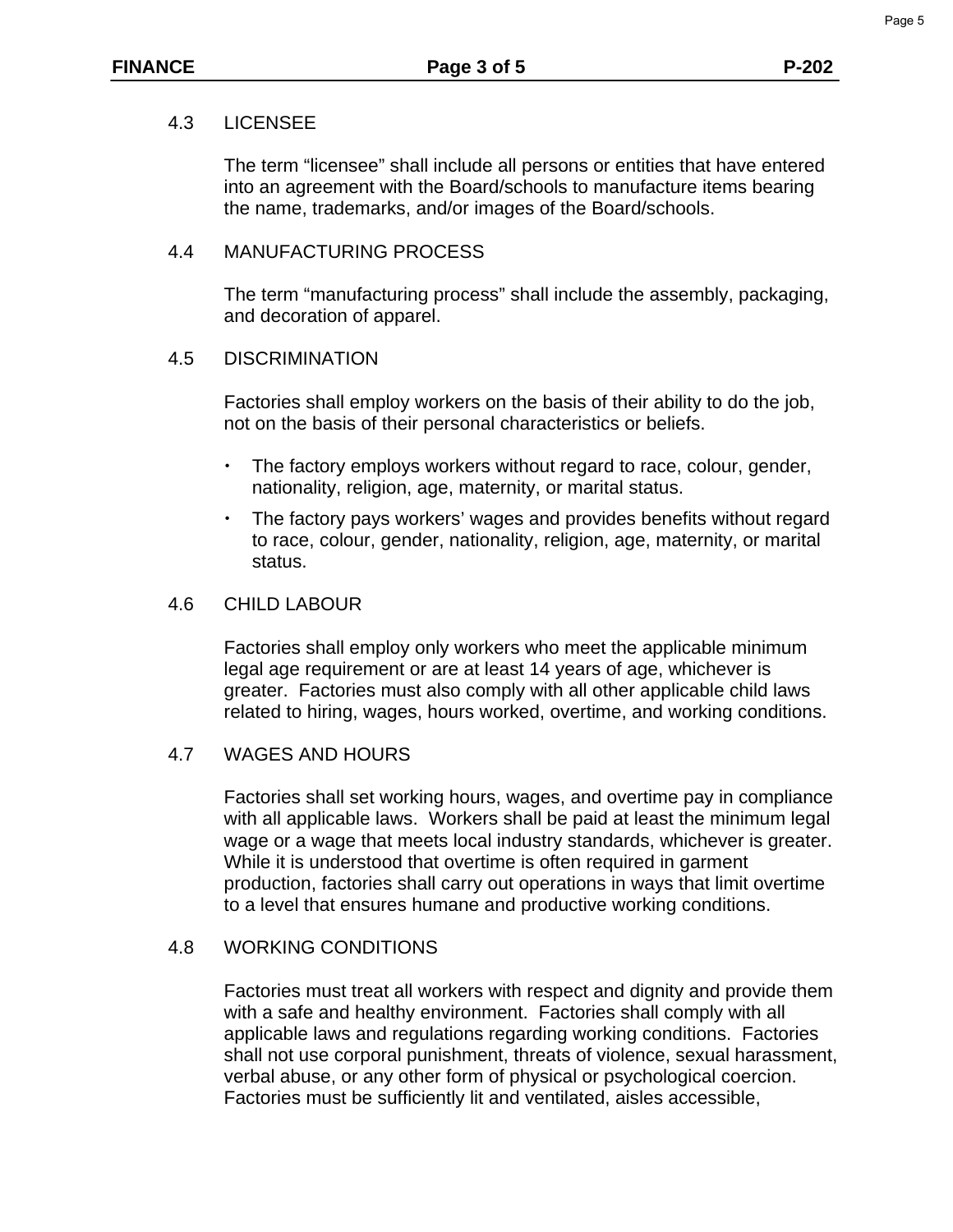machinery maintained, and hazardous materials sensibly stored and disposed of. Factories providing housing for workers must keep these facilities clean and safe.

#### 4.9 INTERNATIONAL LABOUR ORGANIZATION (I.L.O.)

The International Labour Organization is the United Nations specialized agency which seeks the promotion of social justice and internationally recognized human and labour rights.

#### **5.0 REFERENCES/RELATED DOCUMENTS**

International Labour Organization United Nations Universal Declaration of Human Rights United Nations Convention on the Rights of the Child Safe, Just and Health Employment Standards Universal Declaration of Human Rights

#### **6.0 RELATED POLICIES**

 Policy 201, Fund-raising in Schools Policy 204, Purchasing

#### **7.0 RELATED FORMS**

Form PUR. 4, Fair Trade Purchasing for Student Clothing

#### **8.0 APPROVED BY BOARD**

February 22, 2005

#### **9.0 EFFECTIVE DATE**

October 22, 2013

## **10.0 POLICY REVIEW DATE**

October 2018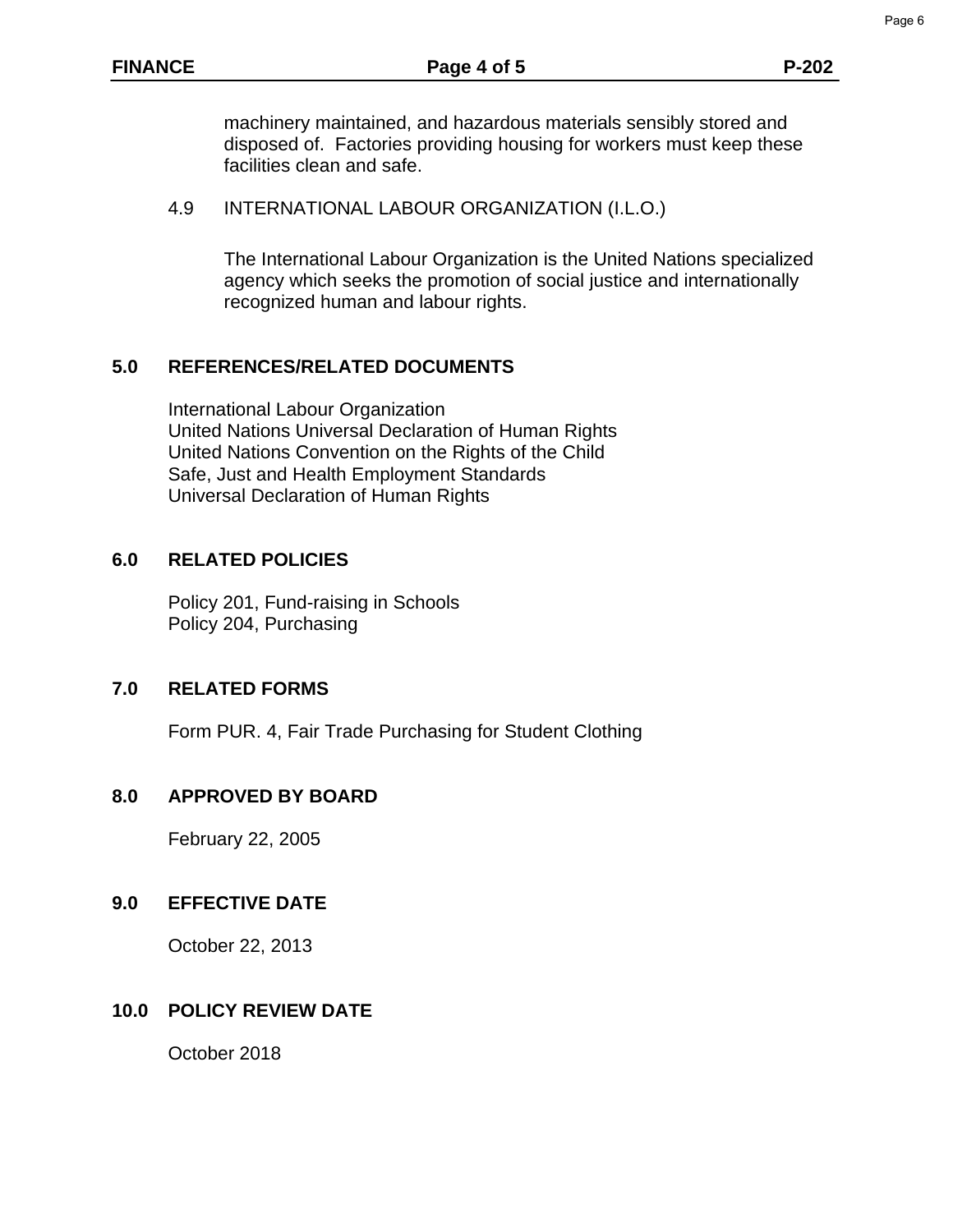Page 7

# **11.0 REVIEW BY**

Purchasing, Planning and Facilities Administration Department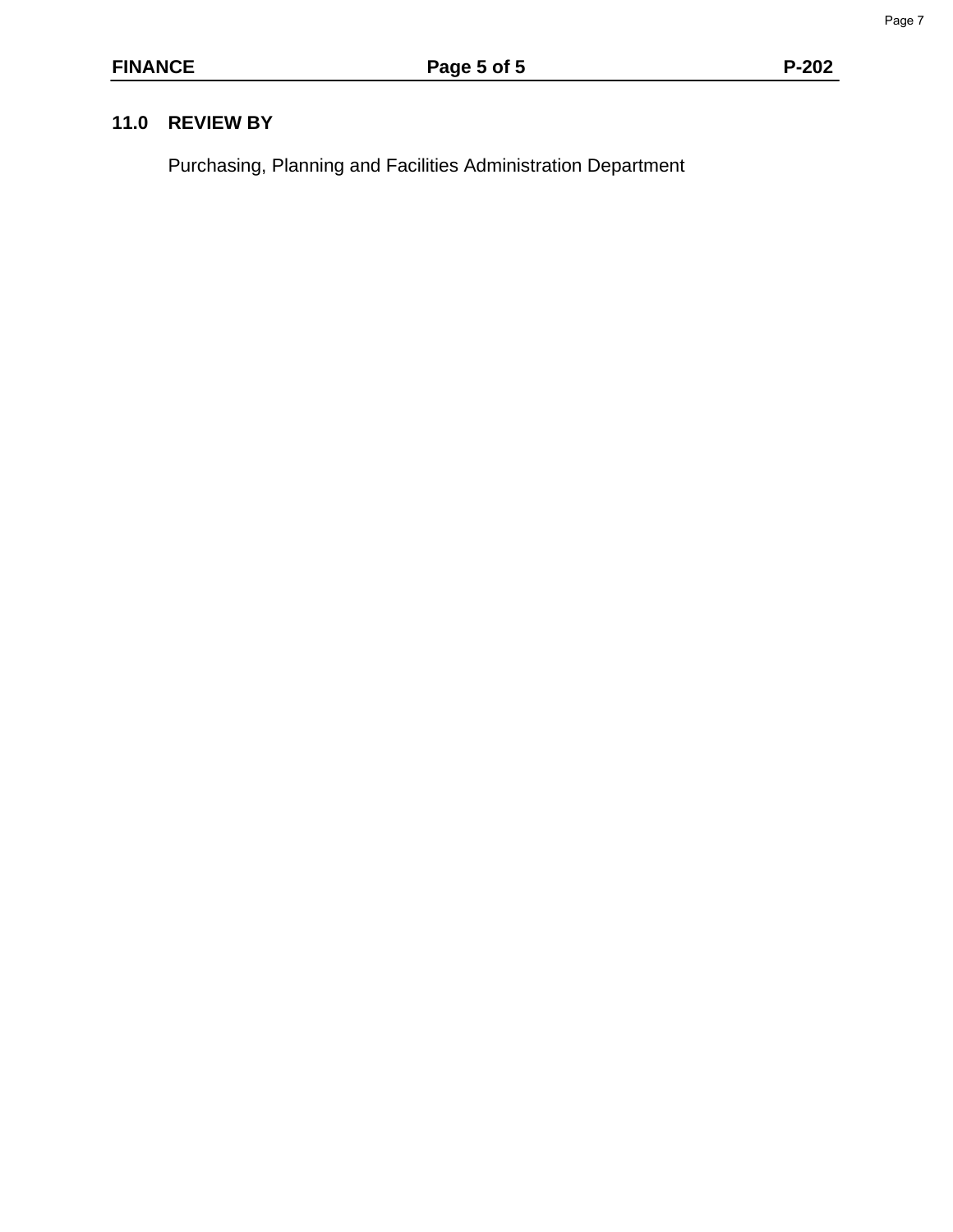

Peterborough Victoria Northumberland and Clarington Catholic District School Board

#### **ADMINISTRATIVE PROCEDURES** *Administrative Procedure Section* **FINANCE** *Policy Number* **202**

 *Administrative Procedure Number* **AP-FIN-202**

*Page* **Page 1 of 4** 

# **ADMINISTRATIVE PROCEDURE TITLE**

Fair Trade Purchasing for Student Clothing

# **1.0 ADMINISTRATIVE PROCEDURE**

- 1.1 All agreements to purchase from or to issue an exclusive licence agreement to a supplier will require guarantees that the student clothing was produced in keeping with the provisions and procurement requirements of the Board's Fair Trade Purchasing for Student Clothing Policy.
- 1.2 All agreements to purchase student dress code clothing and "spirit wear" will include the completion of the Fair Trade Purchasing for Student Clothing form (Appendix A).
- 1.3 In the case of current/existing contracts with the Board or schools, suppliers/licensees will be advised of the Board's Fair Trade Purchasing for Student Clothing Policy and will be required to abide by it.
- 1.4 All suppliers of clothing to the Board shall be required to:
	- a) publicly disclose the sites/factories where the student clothing is produced;
	- b) provide annual, public reports on progress in achieving compliance with the Policy;
	- c) permit factory monitoring by third-party, independent monitors;
	- d) ensure the student clothing is manufactured under safe, just, and healthy working conditions, and, at a minimum, in accordance with the standards detailed in the Safe, Just and Health Employment Standards.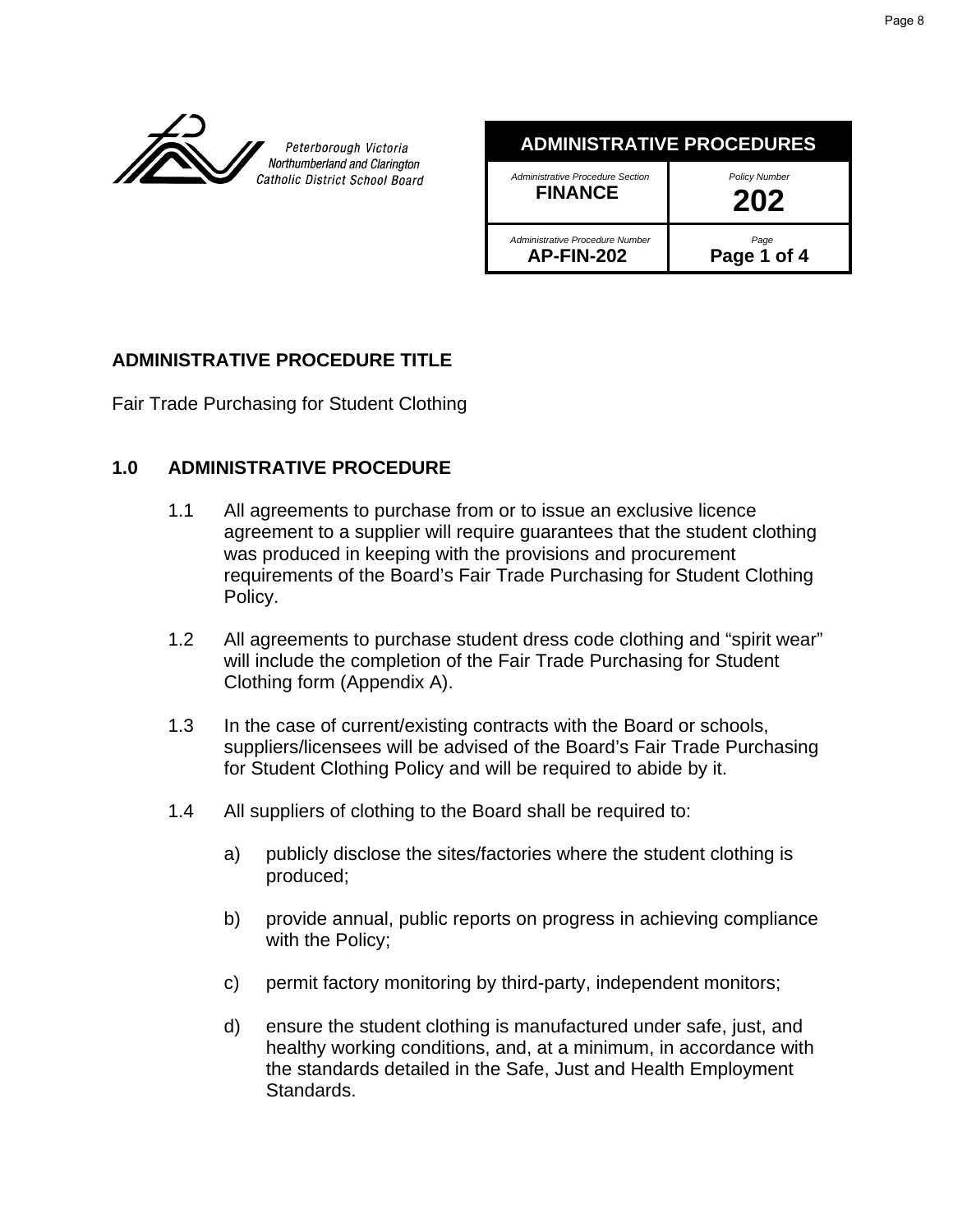1.5 In the event of non-compliance, the Manager of Purchasing, Planning and Facilities Administration will send a letter to the supplier/licensee directing him to rectify the concerns within a period of six months from the review date. If the supplier/licensee fails or refuses to rectify the concerns to the satisfaction of the Manager of Purchasing, Planning and Facilities Administration, he or she will recommend that the Board terminate the contract.

# **2.0 TERMS AND DEFINITIONS**

*(Based on the United Nations Universal Declaration of Human Rights)*

2.1 SWEATSHOP

A "sweatshop" is a factory where workers do piecework in a poor working environment for very low wages and are prevented from forming unions.

2.2 SUPPLIER

The term "supplier" shall include all persons or entities that manufacture apparel sold or distributed by or on behalf of the Board/schools.

#### 2.3 LICENSEE

The term "licensee" shall include all persons or entities that have entered into an agreement with the Board/schools to manufacture items bearing the name, trademarks, and/or images of the Board/schools.

## 2.4 MANUFACTURING PROCESS

The term "manufacturing process" shall include the assembly, packaging, and decoration of apparel.

## 2.5 DISCRIMINATION

Factories shall employ workers on the basis of their ability to do the job, not on the basis of their personal characteristics or beliefs.

- The factory employs workers without regard to race, colour, gender, nationality, religion, age, maternity, or marital status.
- The factory pays workers' wages and provides benefits without regard to race, colour, gender, nationality, religion, age, maternity, or marital status.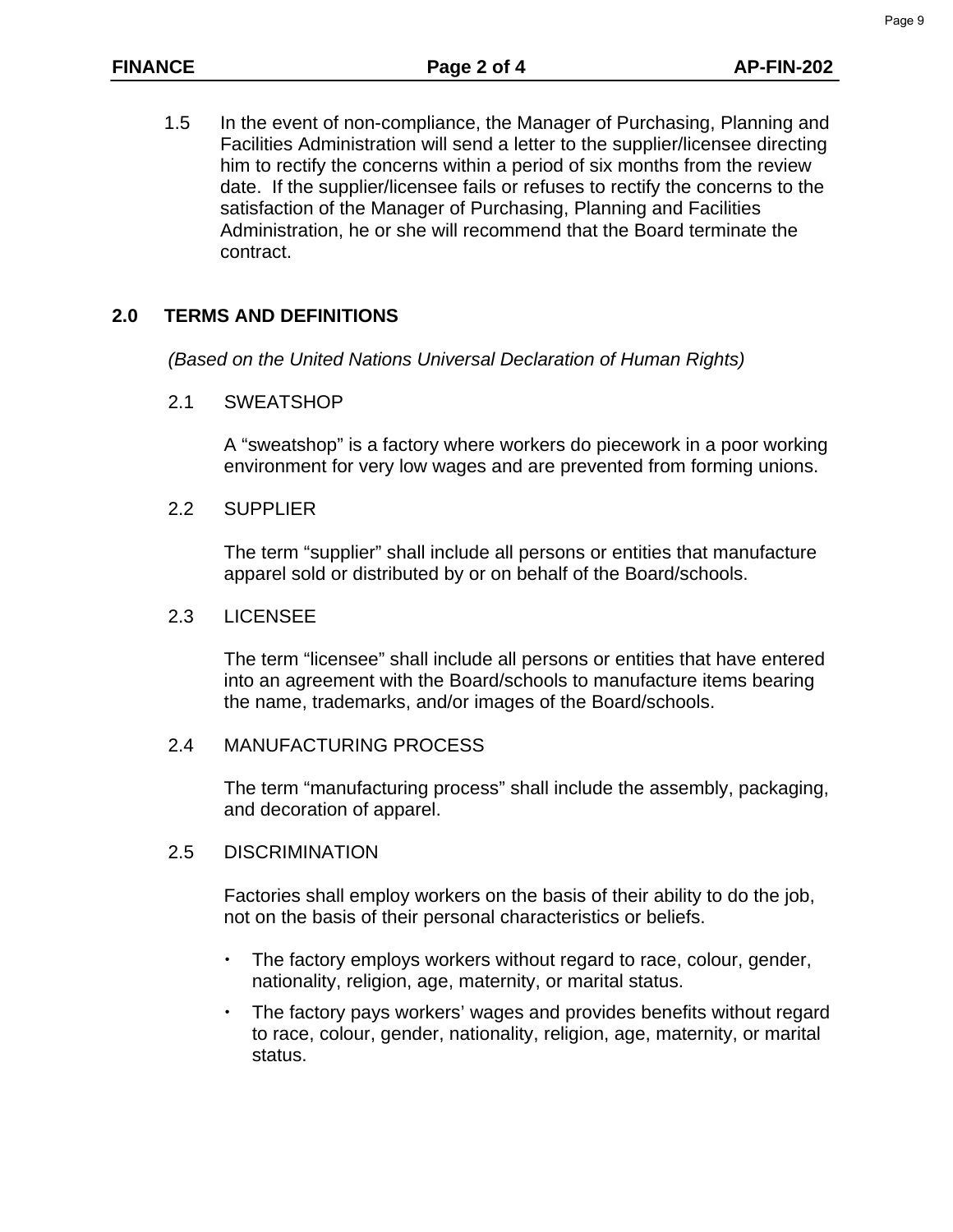## 2.6 CHILD LABOUR

Factories shall employ only workers who meet the applicable minimum legal age requirement or are at least 14 years of age, whichever is greater. Factories must also comply with all other applicable child laws related to hiring, wages, hours worked, overtime, and working conditions.

#### 2.7 WAGES AND HOURS

Factories shall set working hours, wages, and overtime pay in compliance with all applicable laws. Workers shall be paid at least the minimum legal wage or a wage that meets local industry standards, whichever is greater. While it is understood that overtime is often required in garment production, factories shall carry out operations in ways that limit overtime to a level that ensures humane and productive working conditions.

#### 2.8 WORKING CONDITIONS

Factories must treat all workers with respect and dignity and provide them with a safe and healthy environment. Factories shall comply with all applicable laws and regulations regarding working conditions. Factories shall not use corporal punishment, threats of violence, sexual harassment, verbal abuse, or any other form of physical or psychological coercion. Factories must be sufficiently lit and ventilated, aisles accessible, machinery maintained, and hazardous materials sensibly stored and disposed of. Factories providing housing for workers must keep these facilities clean and safe.

## 2.9 INTERNATIONAL LABOUR ORGANIZATION (I.L.O.)

The International Labour Organization is the United Nations specialized agency which seeks the promotion of social justice and internationally recognized human and labour rights.

## **3.0 REFERENCES/RELATED DOCUMENTS**

 International Labour Organization United Nations Universal Declaration of Human Rights United Nations Convention on the Rights of the Child Safe, Just and Health Employment Standards Universal Declaration of Human Rights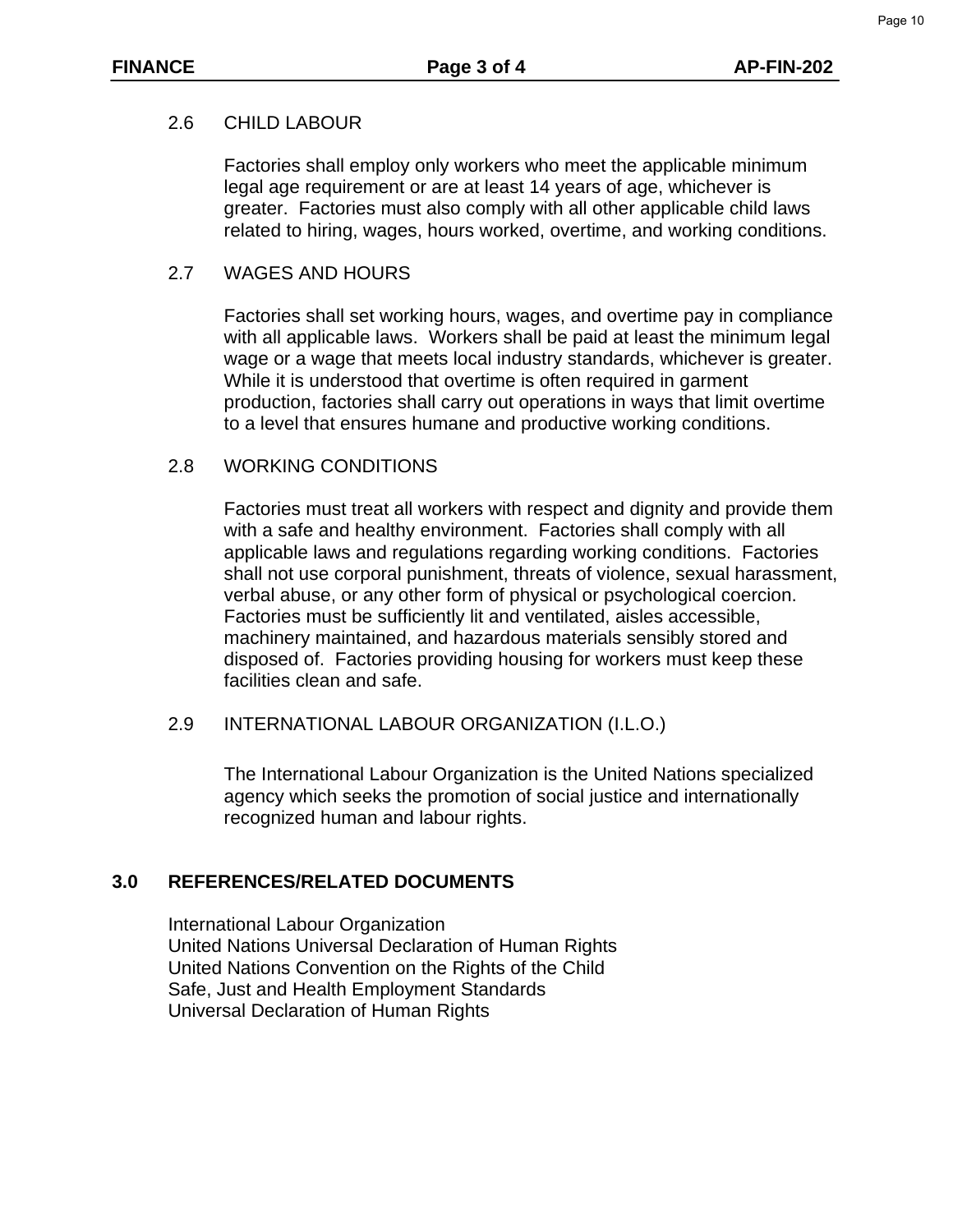## **4.0 RELATED ADMINISTRATIVE PROCEDURES**

 AP-FIN-201, Fund-raising in Schools AP-FIN-204, Purchasing

## **5.0 RELATED FORMS**

Form PUR. 4, Fair Trade Purchasing for Student Clothing

## **6.0 ADMINISTRATIVE PROCEDURE REVIEW DATE**

October 2018

#### **7.0 APPROVED BY BOARD**

February 22, 2005

#### **8.0 EFFECTIVE DATE**

October 22, 2013

#### **9.0 REVIEW BY**

Purchasing, Planning and Facilities Administration Department

#### **10.0 LAST REVISION DATE**

October 22, 2013